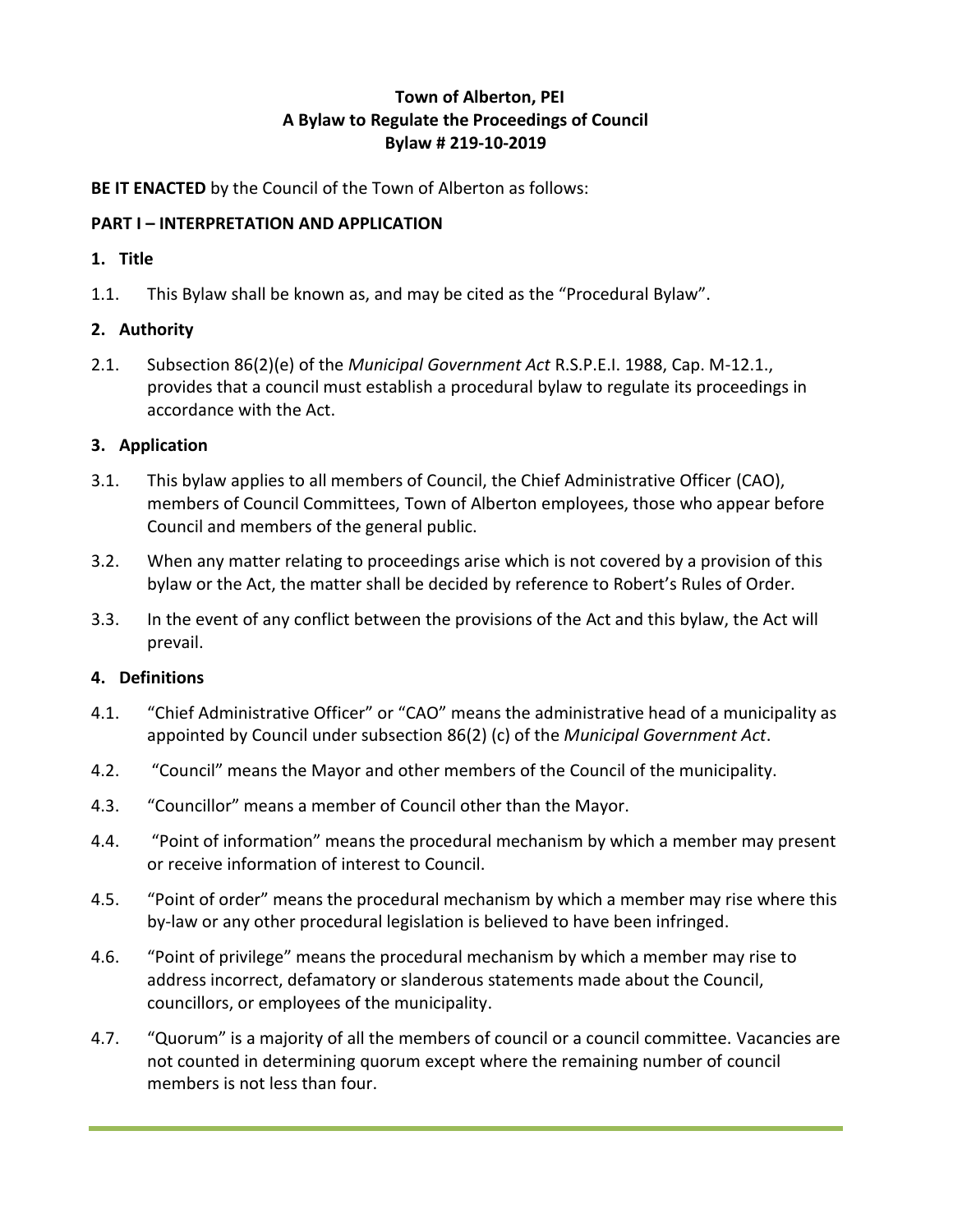4.8. "Regulations" means the regulations adopted by the Lieutenant Governor in Council pursuant to the *Municipal Government Act.*

## **PART II – MEETINGS OF COUNCIL**

#### **5. First Meeting**

- 5.1. A newly elected Council shall not transact any business until the Oaths of Office have been taken and subscribed to by persons present who have been elected to office.
- 5.2. At the first meeting of Council following a general election, Council shall:
	- (a) establish by resolution a schedule of meeting dates for the next 12 months, providing for no fewer than 6 council meetings open to the public in accordance with 110(3) of the *Municipal Government Act;* and
	- (b) appoint Council members to council committees in accordance with the regulations and this bylaw.

## **6. Scheduling of Meetings**

- 6.1. Prior to the beginning of each calendar year, council shall, by resolution, establish a schedule of regular meetings for the year.
- 6.2. The CAO will ensure that the schedule of regular meetings is published in accordance with subsection 110 (3) and (4) of the Act, the requirements of the regulations, and subsection 7.2 below.
- 6.3. If a regularly scheduled meeting of Council falls on a day that is a Statutory Holiday, the regular Council meeting will be held the following day unless rescheduled to another day or cancelled by resolution of Council.
- 6.4. A regular meeting of Council may be rescheduled:
	- (a) by resolution of Council;
	- (b) in accordance with this bylaw; or
	- (c) by the CAO if it is apparent that quorum will not be achievable.
- 6.5. Council may, by resolution, establish a time limit for any meeting and may extend the time limit for any regular Council meeting with a unanimous vote in favour of the motion to extend the meeting.

#### **7. Notice of Meetings**

- 7.1. Notice of regularly scheduled Council meetings will be included in an annual schedule of meetings.
- 7.2. As per section 110(3) of the Act and section 2 of the Procedural Bylaw Regulations, Council shall post the annual schedule of Council meeting, including the date, time, and place of each meeting on the municipality's website ( [www.townofalberton.ca\)a](http://www.townofalberton.ca/)nd by posters as per section 110(4) of the Act.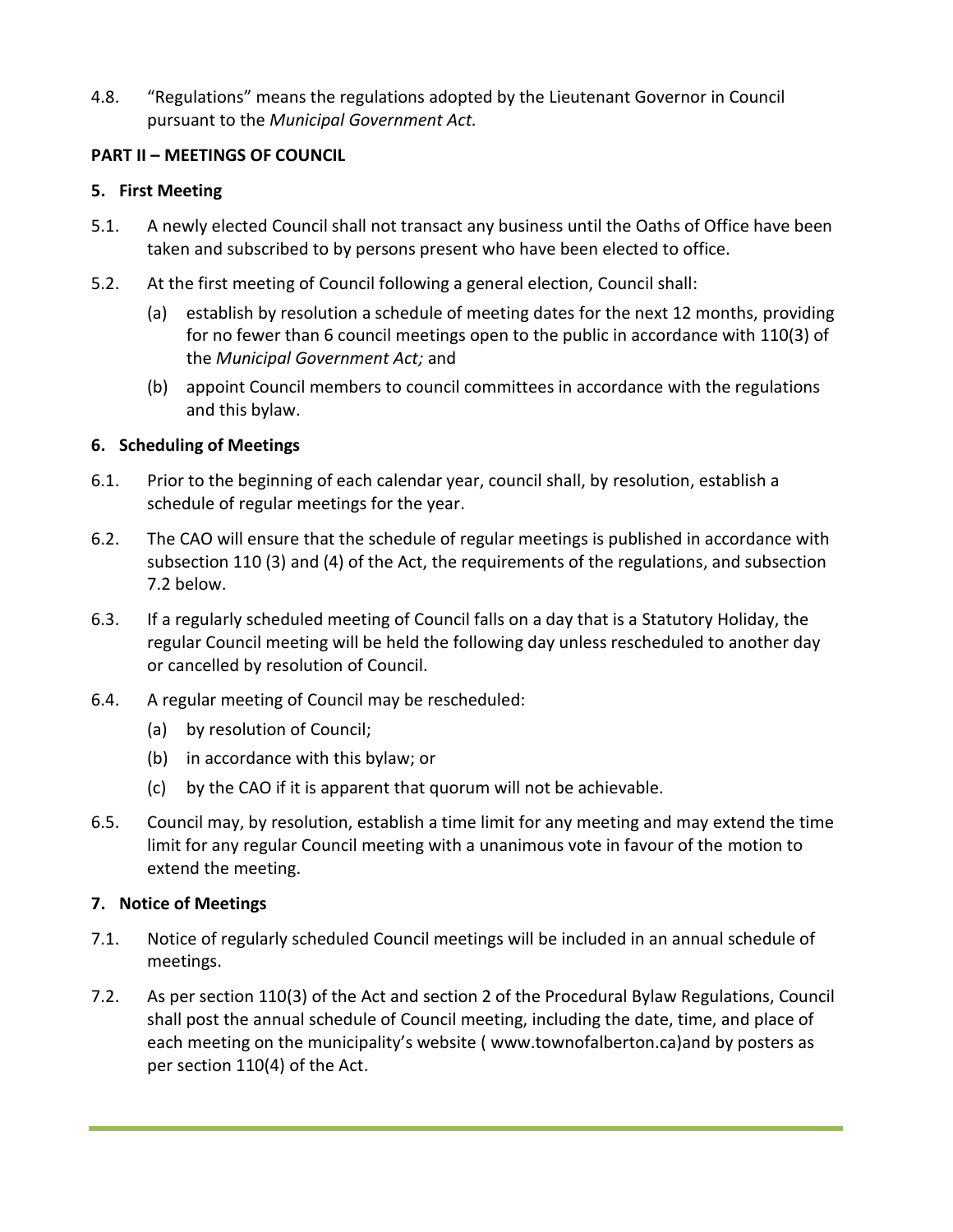- 7.3. As per subsection 121(2) of the Act and section 3 of the Procedural Bylaw Regulations, notice of the date, time, and place of a special meeting and the nature of the business to be transacted at a special meeting must be provided at least 24 hours in advance of the meeting:
	- (a) to the public on the municipality's website and by sign or poster that is a posted in a place that is accessible to the general public; and
	- (b) to the council members by providing a copy of the notice to each council member at the place to which the member has directed such notices be sent.
- 7.4. As per subsection 121(3) of the Act and section 4 of the Procedural Bylaw Regulations, if Council changes the date, place or time of a regular or special meeting, the CAO must give at least 24 hours notice of the change:
	- (a) to the public on the municipality's website and by sign or poster that is posted in a place that is accessible to the general public; and
	- (b) to all members of Council by providing a copy of the notice to each Council member by telephone, e-mail or text message, as directed by each council member.
- 7.5. As per clause 4(1)(a)of the Procedural Bylaw Regulations, the notice referred to in section 7.4 of this bylaw shall specify the type of meeting and the new date, place and time of the meeting.
- 7.6. Notice of a meeting or hearing must be given at least seven days before the Council meeting or public hearing, as the case may be, at which any of the following matters is to be considered:
	- (a) a proposal by Council to transfer land below fair market value (subsection 143 (1) of the Act);
	- (b) a local improvement to which one or more objections were made to the CAO within 30 days of receipt of notice thereof (section 203 of the Act); or
	- (c) a permanent street closure (subsection 213(3) of the Act).
- 7.7. Any other forms of notice required by Council or a bylaw shall be given in accordance with this bylaw.

# **8. Special Meetings**

- 8.1. Pursuant to section 121 of the Act, a special meetings of Council will be called by the CAO when requested in writing by:
	- (a) the Mayor; or
	- (b) a majority of the councillors.
- 8.2. The request for a special meeting shall include a statement of the purpose of the meeting.
- 8.3. A **special meeting of Council** shall be held at:
	- (a) the first available date where quorum can be achieved; or
	- (b) no later than 21 days after the date that the CAO receives the request.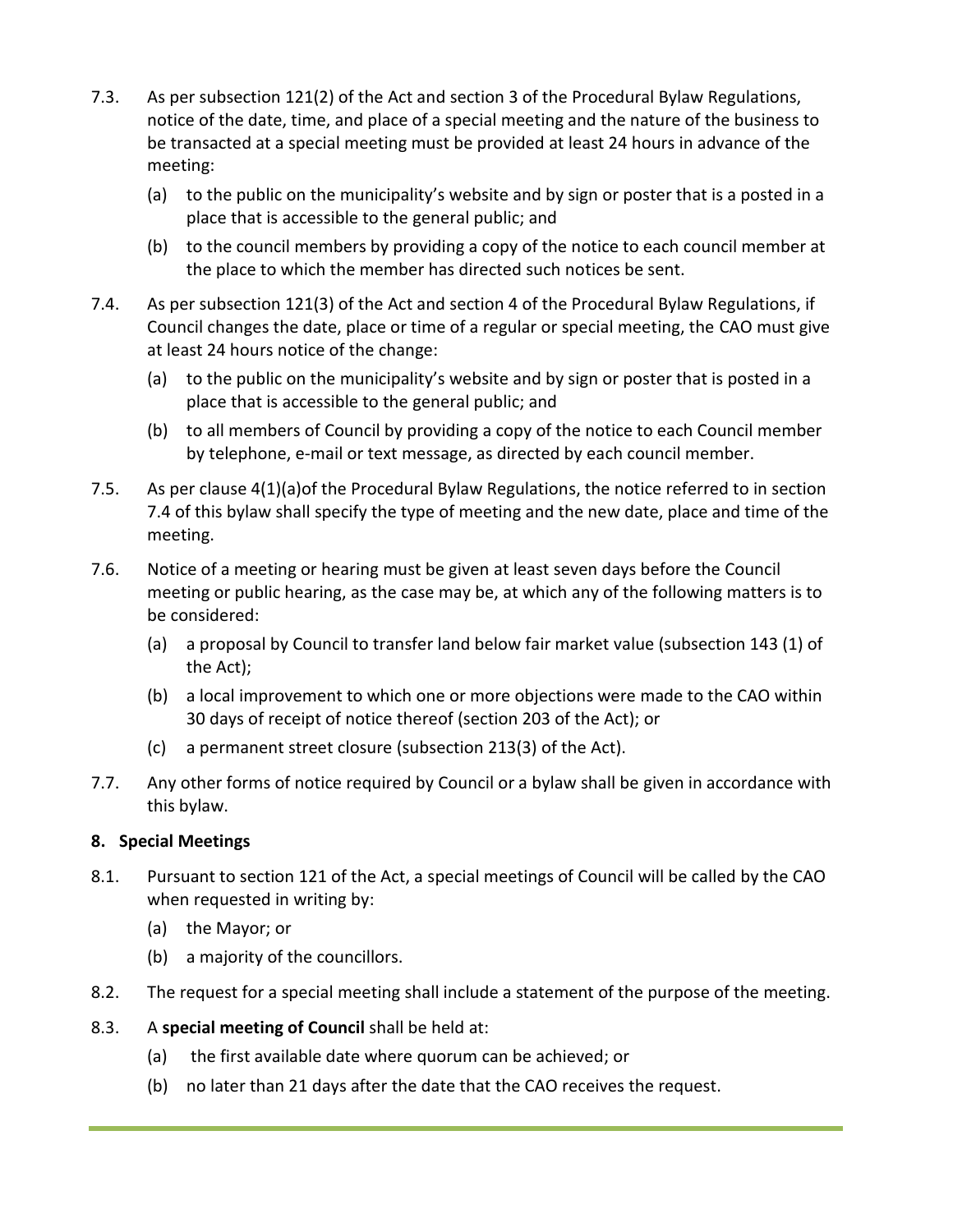8.4. Pursuant to subsection 121(4) of the Act, no business other than the business that Council has stated in the meeting notice will be transacted at a special meeting unless all members are present and unanimously agree to deal with other matters.

# **9. Closed Meetings**

- 9.1. Council or a Council committee may, by resolution passed at a public meeting of the Council or committee, hold a meeting that is closed to the public when the subject matter of the meeting is considered to be confidential in accordance with section 119(1) of the *Municipal Government Act.*
- 9.2. Council may, by resolution, establish a regular schedule of standing closed meetings, and notice of the schedule of closed meeting shall be provided through a sign posted in a prominent location available to the public.
- 9.3. No resolution or bylaw will be passed during a meeting closed to the public other than by resolution set out in section 119(2) of the *Municipal Government Act.*
- 9.4. A resolution to close a meeting to the public must state the reason(s) for closing the meeting, in accordance with section 119(3) of the *Municipal Government Act*.
- 9.5. The Council or committee will make any matter considered at a closed meeting public when confidentiality is no longer required, in accordance with subsection 119(4) of the Act.
- 9.6. No Council member, Council committee member or employee of a municipality shall, subject to subsection 119(5) of the Act, disclose or act on any information acquired at a closed meeting of Council or a Council committee respecting a matter or report disclosed or discussed at the meeting, prior to the matter or report being dealt with at an open meeting of Council or the Council committee.

#### **PART III – COUNCIL MEETING PROCEDURES**

#### **10. General**

- 10.1. The Mayor will preside over all Council meetings except where the Act provides otherwise, and shall perform the duties enumerated in section 89 of the Act, including preserving order, enforcing rules, deciding points of privilege and order, and advising on points of procedure.
- 10.2. Pursuant to subsection 91(1) of the Act, the deputy Mayor will preside in the Mayor's absence.
- 10.3. The members of Council may appoint an acting Mayor in accordance with subsection 90(4) of the Act, where:
	- (a) the Mayor and deputy Mayor are absent, incapacitated or otherwise unavailable and neither of them has appointed another member of Council to act in his or her stead; or
	- (b) the offices of Mayor and deputy Mayor are vacant.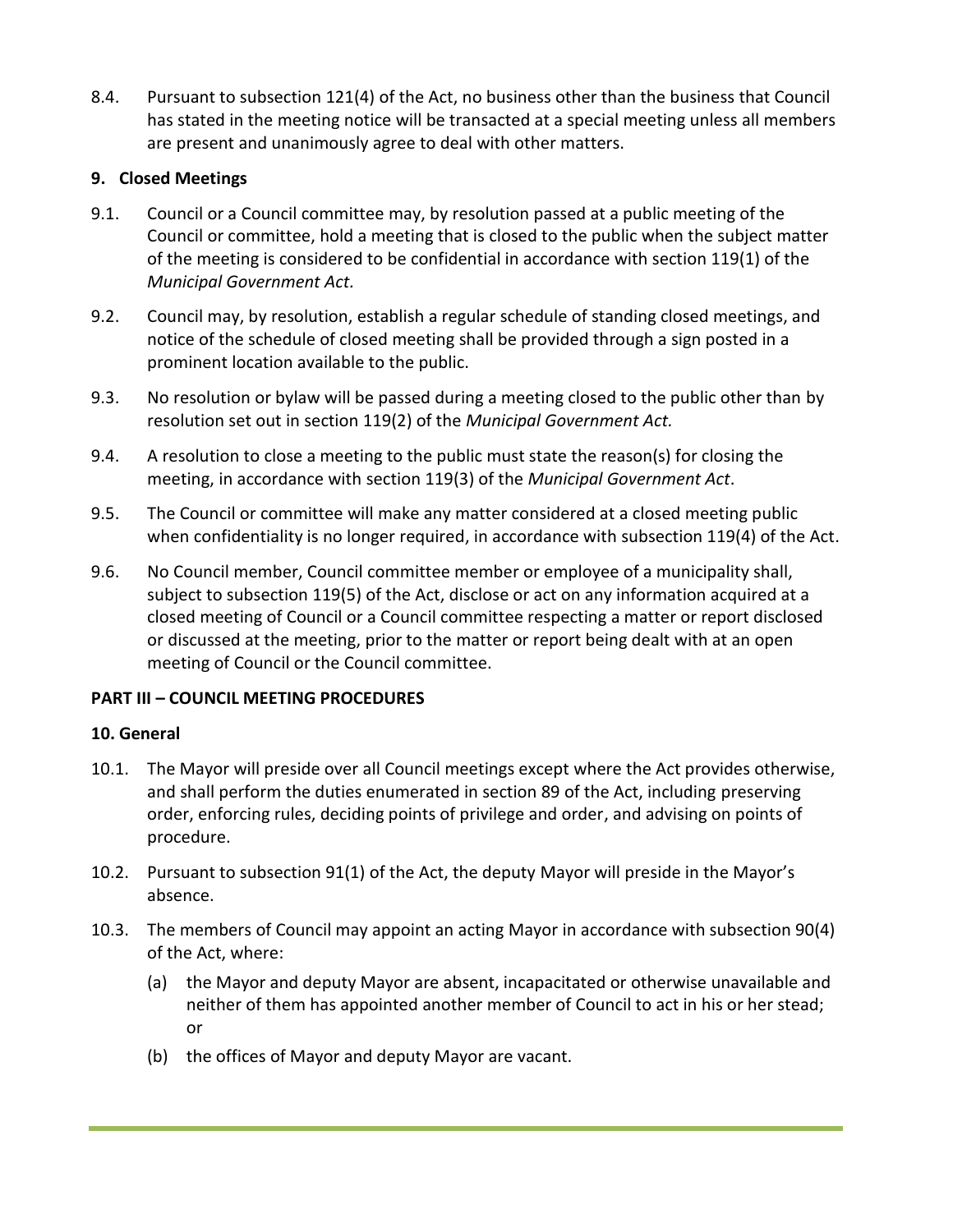10.4. Pursuant to subsection 91(5), the term of an acting Mayor continues only until the Mayor or deputy Mayor is no longer absent, incapacitated or otherwise unavailable and only until a new Mayor is declared elected, unless the appointment is revoked earlier by the Council.

## **11. Agendas**

- 11.1. The agenda for each regular and special meetings of Council shall be prepared by the CAO or his or her designate.
- 11.2. The agenda for each regular meeting, along with pertinent correspondence, statements and reports, must be sent to each member of Council by electronic means (or by means requested by the member) no later than 2 days prior to the meeting unless that day is a statutory holiday. If so, the agenda and accompanying documents must be delivered to Council member no later than 2 days prior to the statutory holiday.
- 11.3. The deadline for receipt of agenda materials for a regular meeting by the CAO is 4:30 p.m. on the Friday preceding the meeting.
- 11.4. The CAO shall have prepared and printed an agenda to be made available to the public. The agenda shall reflect the matters to be considered, under the following headings, referred to as the Order of Business:
	- (a) call to Order;
	- (b) declarations of conflict of interest;
	- (c) approval of Agenda;
	- (d) adoption of Minutes;
	- (e) business Arising from the Minutes;
	- (f) public Presentations/Petitions/Delegations;
	- (g) reading of correspondence;
	- (h) reports from Standing and ad hoc Committees;
	- (i) report from CAO;
	- (j) recommendations from the Planning Board;
	- (k) introduction of New Business;
	- (l) inquiries by members of Council;
	- (m) introduction and Reading of Bylaws;
	- (n) appointments to Committees;
	- (o) adjournment;
	- (p) any additional matter not included on the agenda shall only be considered with the unanimous consent of all members of Council present at the meeting.

# **12. Quorum**

- 12.1. A quorum is required at all times for Council meetings, in accordance with 113 of the Act.
- 12.2. A quorum is a majority of all members of the Council.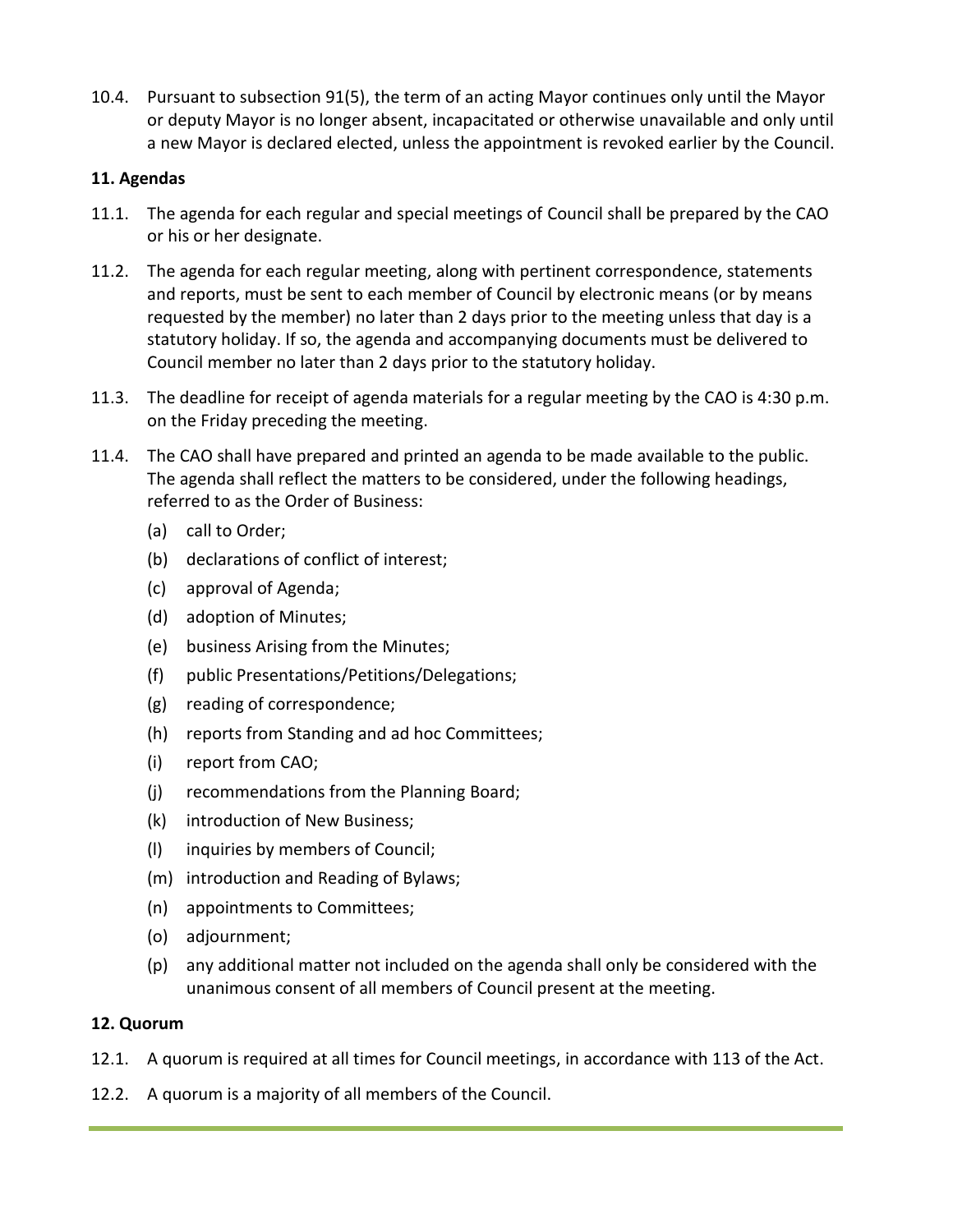- 12.3. Any act or proceeding of Council that is adopted at any Council meeting at which a quorum is not present is invalid.
- 12.4. Pursuant to subsection 113(3), where there is a vacancy on Council, but there are at least four Council members remaining on Council, a quorum will be a majority of the remaining members of Council.
- 12.5. Where the number of Council members is reduced to less than four by reason of vacancies, the Council shall apply to the Minister, in accordance with subsection 113(4) of the Act, to have the remaining Council member or members to be considered to be a quorum until elections are held to fill the vacancies.
- 12.6. If a quorum is not present within twenty (20) minutes after the time fixed for the meeting, the CAO or delegate shall record the names of the members present and the meeting shall stand adjourned until the next meeting.
- 12.7. Where the CAO or delegate has confirmed in advance of the meeting that quorum will not be present, the CAO or delegate may provide notice of the cancellation of the meeting to the members of Council and the public in accordance with section 6, identifying the next meeting.

# **13. Voting**

- 13.1. Voting at meetings of Council shall be undertaken in accordance with section 115 of the Act:
	- (a) each Council member present, except the Mayor, will vote on every matter unless a Council member is excused specifically from voting, by resolution, or the Council member is prohibited from voting because the member has a conflict of interest.
	- (b) no vote of Council will be taken by ballot or any other method of secret voting and any vote taken by any form of secret voting is of no effect.
	- (c) all votes of Council, both for and against, will be recorded.
	- (d) the failure or refusal of a member of Council to vote on a matter that is properly before the Council will be considered a vote in favour except when the member is excused or prohibited from voting.
	- (e) where there are an equal number of votes for and against a bylaw or motion, the Mayor or presiding officer will vote for the purposes of breaking the tie.

# **14. Presentation and Delegations to Council**

- 14.1. The following will be permitted at meetings of Council at the time so designated on the agenda, in accordance with the provisions of this bylaw:
	- (a) presentations to recognize an individual or group on behalf of Council or for a group or individual to present to Council some award or similar honour;
	- (b) delegations wishing to speak before Council; and
	- (c) presentations of petitions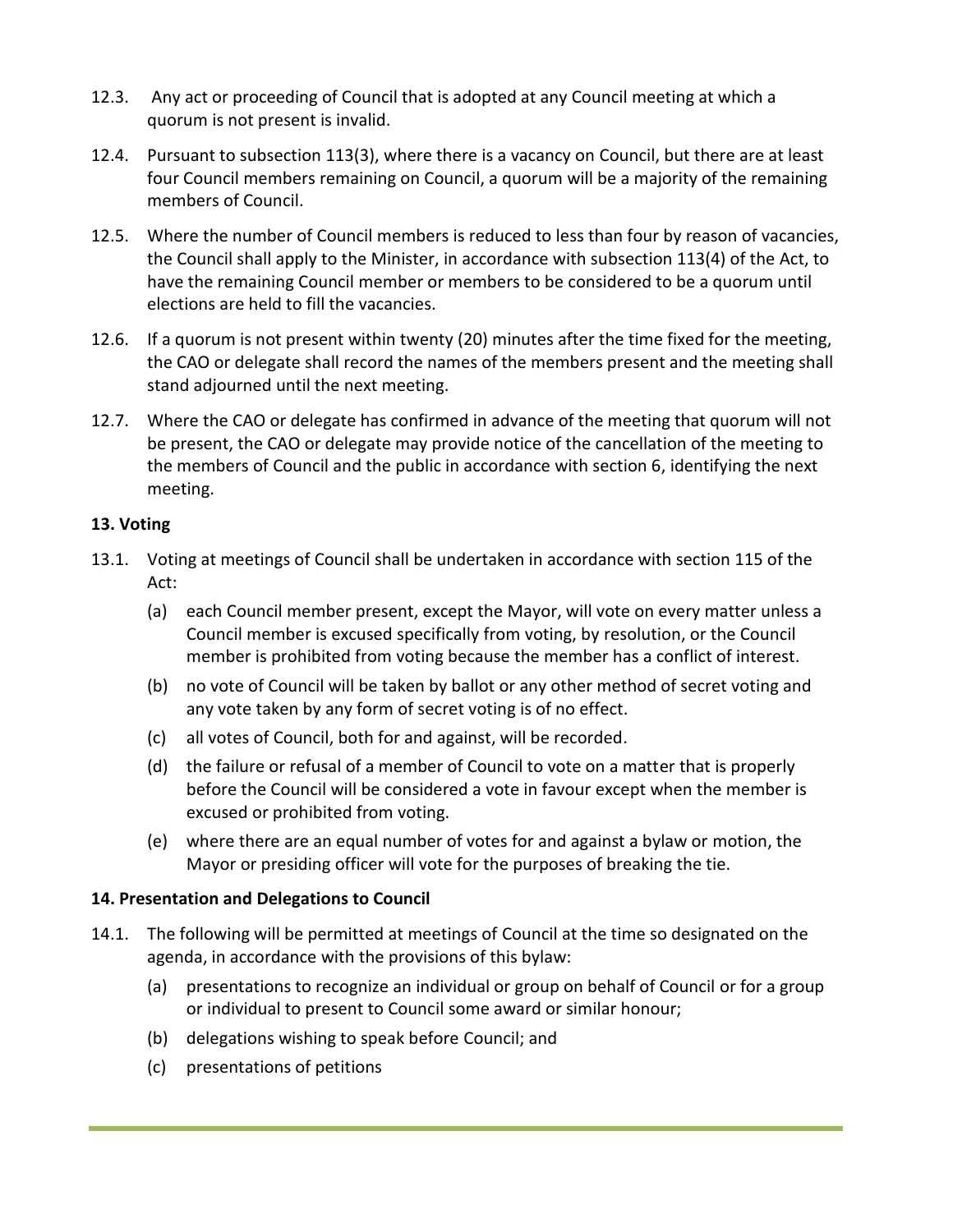- 14.2. The time allotted by Council for each person making presentations or giving recognitions will be 15 minutes.
- 14.3. Delegations wishing to speak before Council will advise the CAO or his/her designate of their intention to do so by 10:00 a.m. 3 days prior to the meeting, and all information to be addressed will be on the form attached as Schedule A to this bylaw.
- 14.4. Delegates will be granted a maximum presentation time of 15 minutes to present the matter outlined in the notification unless Council agrees to a waiver of this time restriction by the majority of Council members present.

# **15. Adjournment**

- 15.1. All regularly scheduled Council meetings shall stand adjourned when the Council has completed all business as listed on the order of business or at 9:00 p.m. whichever is earlier.
- 15.2. If a Council member is speaking at the time the meeting is scheduled to end, the Mayor will wait until that person is done speaking before asking Council to consider whether it wants to extend the time of the meeting.
- 15.3. Any business items that remain on the agenda and which has not been addressed at the time of adjournment will be deemed to be postponed until the next regularly scheduled Council meeting or until a special meeting is called for the purpose of dealing with the unfinished items.

# **16. Conduct during Council meetings**

# Public

- 16.1. All persons in the public galley at a Council meeting will:
	- (a) refrain from addressing Council or a member of Council unless permitted to do so
	- (b) maintain quiet and order;
	- (c) refrain from disturbing the proceedings by words, gestures or actions including applauding, displaying flags, placards or similar material;
	- (d) refrain from talking on electronic mobile devices; and,
	- (e) ensure that all electronic devices are silent and operated in such a manner that does not interfere with the meeting or with another person's ability to hear or view the proceedings.

# Delegations and Council Members

- 16.2. Delegates and members of Council shall refrain from:
	- (a) speaking disrespectfully;
	- (b) using offensive language;
	- (c) reflecting on a vote of Council except when moving to rescind or reconsider it;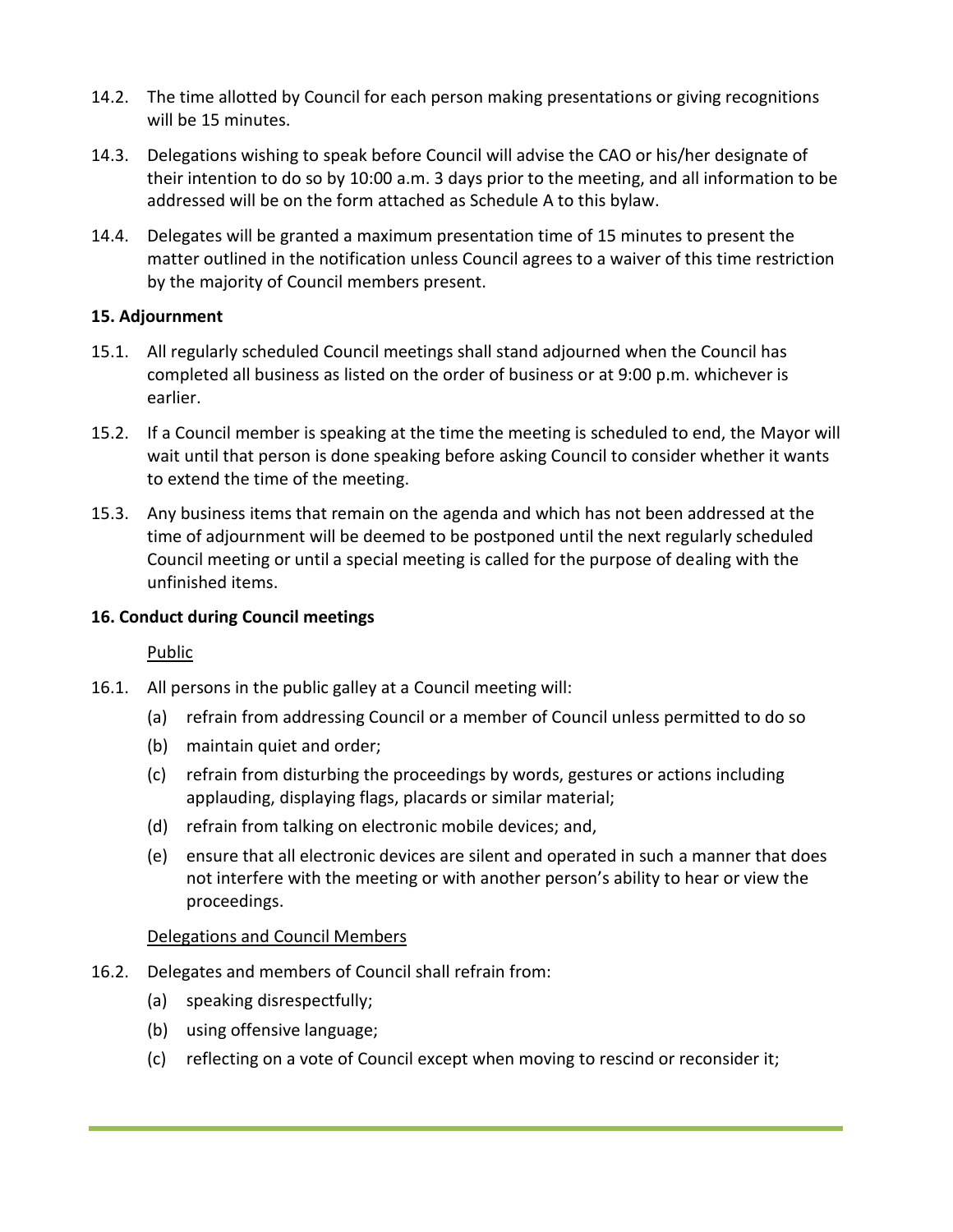- (d) reflecting on the motives of the members of Council who voted on the motion or the mover of the motion; or
- (e) shouting or using an immoderate tone, profane, vulgar or offensive language.
- 16.3. When a member is addressing the Council, all other members will:
	- (a) remain quiet and seated;
	- (b) refrain from interrupting the speaker, except on a point of order or point of procedure; and
	- (c) refrain from carrying on a private conversation in such a manner that disturbs the speaker.
- 16.4. Members shall ensure that all electronic devices remain silent and do not interfere with the meeting.
- 16.5. Each member or delegate, as the case may be, shall address the Mayor, but shall not speak until recognized by the Mayor.
- 16.6. Members of Council wishing to speak at a meeting shall ensure they do not interrupt another member.
- 16.7. If more than one member wishes to speak at a meeting at the same time, the Mayor will indicate which member will speak first.
- 16.8. The Mayor, with the approval by resolution of the members, may authorize a person in the public gallery to address members only on the topic being discussed at that time and within the time limits specified by the Mayor.
- 16.9. A motion must be seconded to be discussed.
- 16.10. A motion may be withdrawn at any time before voting subject to no objection from any member.
- 16.11. The following motions are not debatable by members:
	- (a) Adjournment
	- (b) To take a recess
	- (c) Question of privilege
	- (d) Point of order
	- (e) To limit debate on a matter before members
	- (f) On division of a question
	- (g) Postpone the matter to a certain time
	- (h) To postpone the matter.

#### Improper Conduct

16.12. The Mayor may request that any person in the public gallery who disturbs the proceedings of Council or acts improperly at a Council meeting leave or be expelled from the meeting.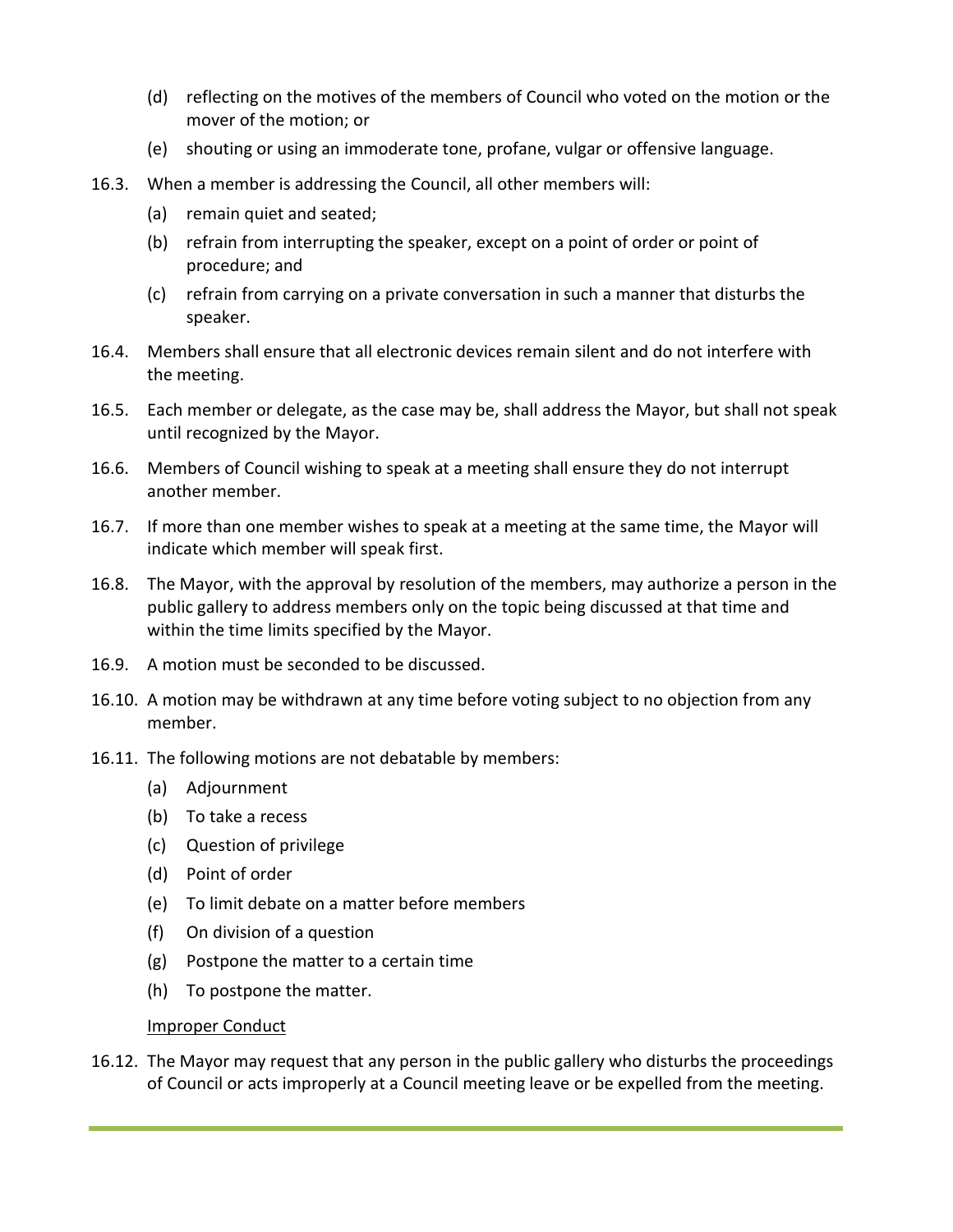16.13. If a person disturbs the proceedings of Council or refuses to leave when requested to do so, the Mayor may recess the meeting until the person leaves or adjourn the meeting to another day.

## **17. Points of Order, Procedure or Privilege**

- 17.1. A member of Council may, at any time, rise on a point of order, a point of privilege or a point of information. All debate shall cease and the "point" shall be clearly stated by the member and, if applicable, ruled upon by the Mayor.
- 17.2. A member of Council may, at any time during debate, request that the question, motion or matter under discussion be clarified or restated.
- 17.3. Where the Mayor is called upon to decide a point of order or practice in accordance with section 111 of the Act, he or she shall state the question without unnecessary comment and decide the issue citing the rule or authority applicable thereto.

## Appeal of Decision of the Mayor

- 17.4. Whenever a member wishes to appeal any ruling of the Mayor or a point of order or point of privilege to the whole of Council pursuant to section 112 of the Act:
	- (a) the motion of appeal shall be made immediately after the ruling is made by the Mayor or otherwise the ruling will be final;
	- (b) the member may offer a brief reason for the challenge; and
	- (c) the Mayor may state the reason for the decision he or she made.
- 17.5. Following the motion of appeal and the response, if any from the Mayor, the question shall be put immediately without debate.
- 17.6. The Mayor will be governed by the vote of the majority of the members of Council present.
- 17.7. Neither the Mayor nor the appellant will participate in the vote on an appeal.

#### **18. Motions and Debate**

- 18.1. A motion will express fully and clearly the intent of the mover.
- 18.2. A motion will not be considered unless it has been seconded.
- 18.3. Any member may require the motion under debate to be read at any time during the debate, but not so as to interrupt a member while speaking.
- 18.4. When a motion is under debate no other motion may be made, except a motion to:
	- (a) amend a motion;
	- (b) refer a motion to a Council committee or administration for a report back to Council;
	- (c) postpone a motion to a fixed date;
	- (d) request that a motion be put to a vote;
	- (e) extend the time for a Council meeting; or
	- (f) adjourn the meeting.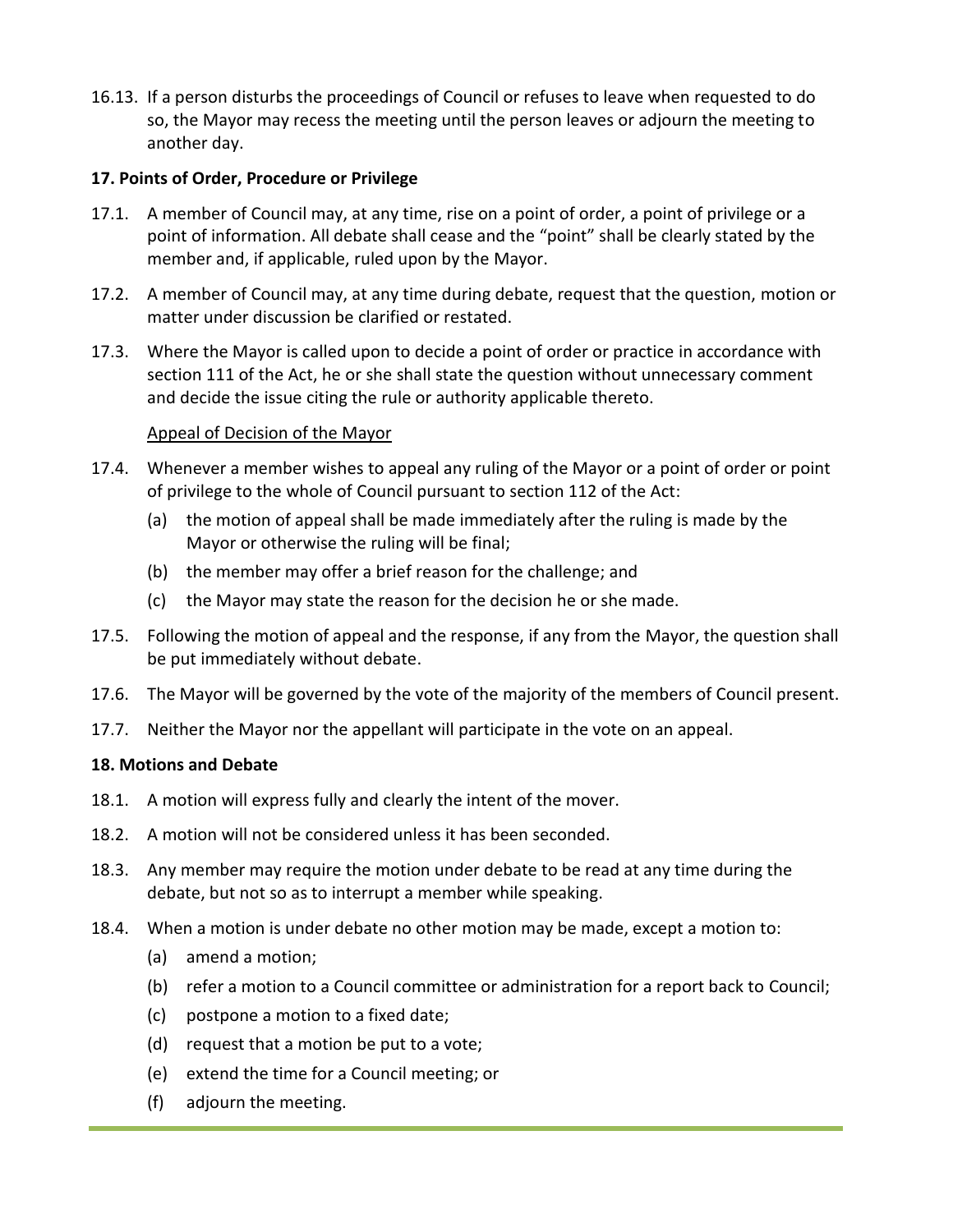- 18.5. Notwithstanding any other provisions of this bylaw, the member of Council who moved a motion after a motion is under debate may, with the consent of Council, change the wording of the motion or agree to a change proposed by another member if the alteration does not change the intention of the motion.
- 18.6. Any motion will be considered in the order in which they were moved.

## **19. Minutes**

- 19.1. The CAO shall ensure that minutes are kept of all Council meetings and Council committee meetings, both open and closed to the public, in accordance with section 116 of the Act.
- 19.2. The CAO shall ensure that the minutes of meetings record all resolutions, decisions and proceedings of the Council and shall include at minimum:
	- (a) the date and names of all Council or committee members and employees present at the meeting;
	- (b) the subject matter of the issues discussed; and
	- (c) any decisions made.
- 19.3. Where a meeting is closed to the public, the minutes of the meeting that may be disclosed to the public will be restricted to
	- (a) to the date of the meeting;
	- (b) the names of Council members or committee members and employees present; and
	- (c) the type of matter under section 119(1) of the Act that was discussed at the meeting.
- 19.4. Copies of the minutes will be open for inspection by any person during regular office hours and copies of the minutes will be provided to any person, in accordance with subsection 116(3) of the Act, on the payment of a reasonable fee established by the Council under a fees bylaw and attached as a schedule to that bylaw.
- 19.5. Minutes of Council meetings, when approved, shall be signed by the Mayor and the CAO, and minutes of committee meetings, when approved, shall be signed by the chairperson of the committee (subsection 116(4) of the Act).
- 19.6. Any member may make a motion amending the minutes to correct any mistakes. The minutes of each meeting are to be approved at the next regular meeting of the Council and signed by the Mayor, committee chairperson, or other presiding member, and the CAO.

# **PART IV – COMMITTEES OF COUNCIL**

#### **20. General**

- 20.1. The Mayor may, by resolution, establish standing and/or ad hoc committees that will consider, discuss and debate matters of Council interest before such matters are forwarded to Council for decision;
- 20.2. The Mayor may also designate the committees' mandate, term, composition, objectives, tasks, duties and responsibilities, and appoint its members to deal with any matter. Council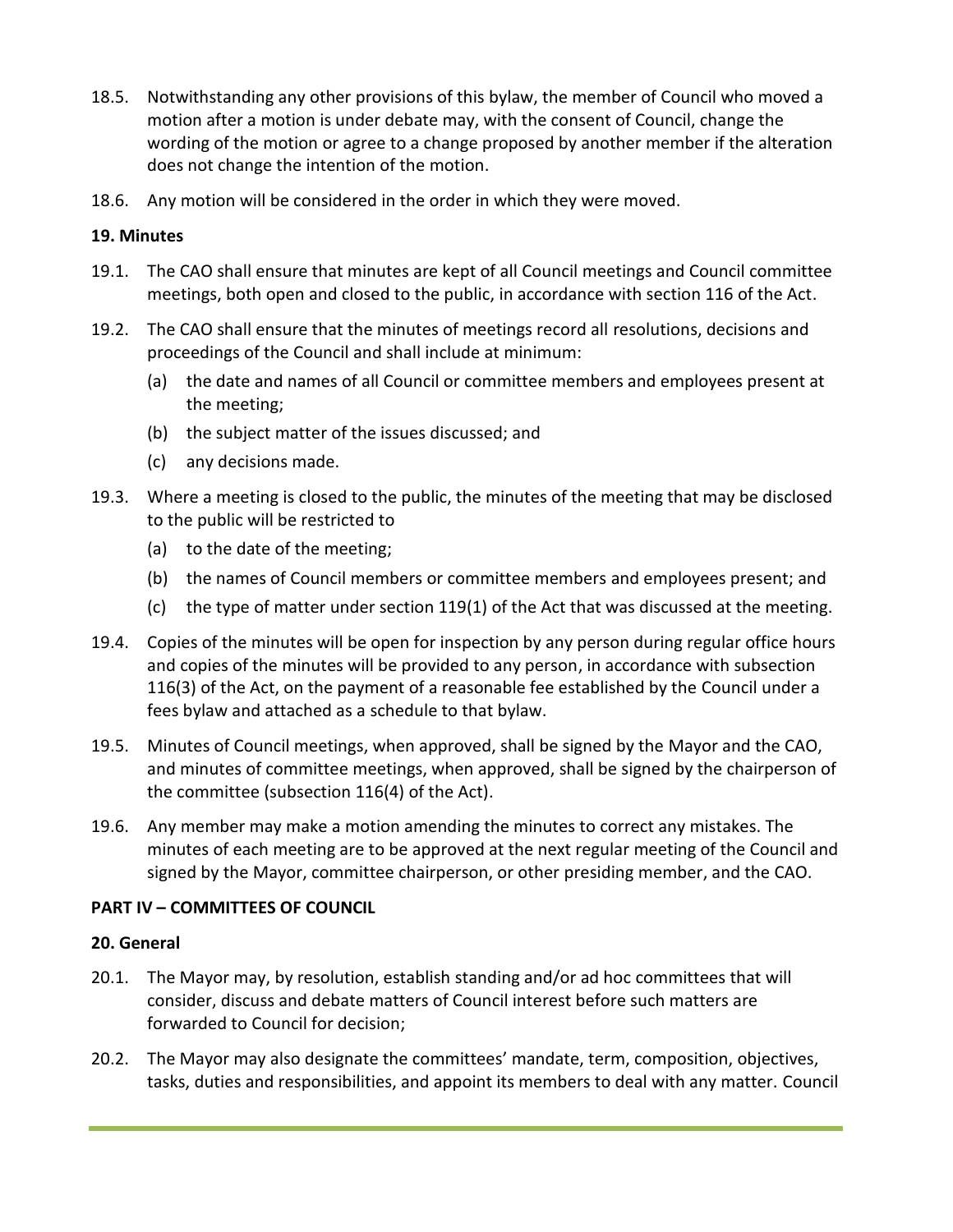may also establish the eligibility criteria for membership and determine the events or circumstances that would result in termination of a committee member.

20.3. Council committees will cease to exist when the Mayor will, by order, dissolve a committee of Council upon completion of their specific mandate.

# **21. Committee Composition**

- 21.1. The Mayor is a member of every committee or other organization which the Council or Mayor establishes pursuant to the *Municipal Government Act* and when in attendance the Mayor, subject to section 115 of the Act, possesses all the rights, privileges, powers and duties of the other members of the committee.
- 21.2. The Mayor's attendance will not be included for the purpose of determining a quorum for a committee of Council meeting.
- 21.3. Each committee of Council will consist of a minimum of three members. At a minimum, a Council committee will include two Council members who will hold the positions of Chair and Vice Chair.

# **22. Terms of Committees**

- 22.1. Appointments to committees will be for a one year term beginning on January  $1<sup>st</sup>$  and ending on December 31st.
- 22.2. In a general election year, the term of appointments will end on December  $6<sup>th</sup>$ .
- 22.3. Appointees may be reappointed from term to term to a maximum of three terms on one (1) particular committee.
- 22.4. A member of any committee, excluding members of Council, will only be appointed to a maximum of two committees at one time.
- 22.5. The CAO will advise Council of any members absent for more than three meetings within a calendar year and request that a warning correspondence be forwarded to the member, as well, if the member misses three meetings, within a calendar year, Council will be advised to decide if the member should be removed from the committee.

# **23. Notice of Committee Meetings**

- 23.1. Where a regular schedule of meetings for a Council committee is established, publication must be in accordance with section 7 of this bylaw.
- 23.2. Where a special meeting of a Council committee is called, the CAO will follow the procedures for calling a special meeting set out in section 8 of this bylaw and ensure that notice of the special meeting is given in accordance with section 7 of this bylaw.
- 23.3. Where the date, time or place of a committee meeting is changed, the CAO shall ensure notice of the change is given in accordance with section 7 of this bylaw.

# **24. Committee Procedures**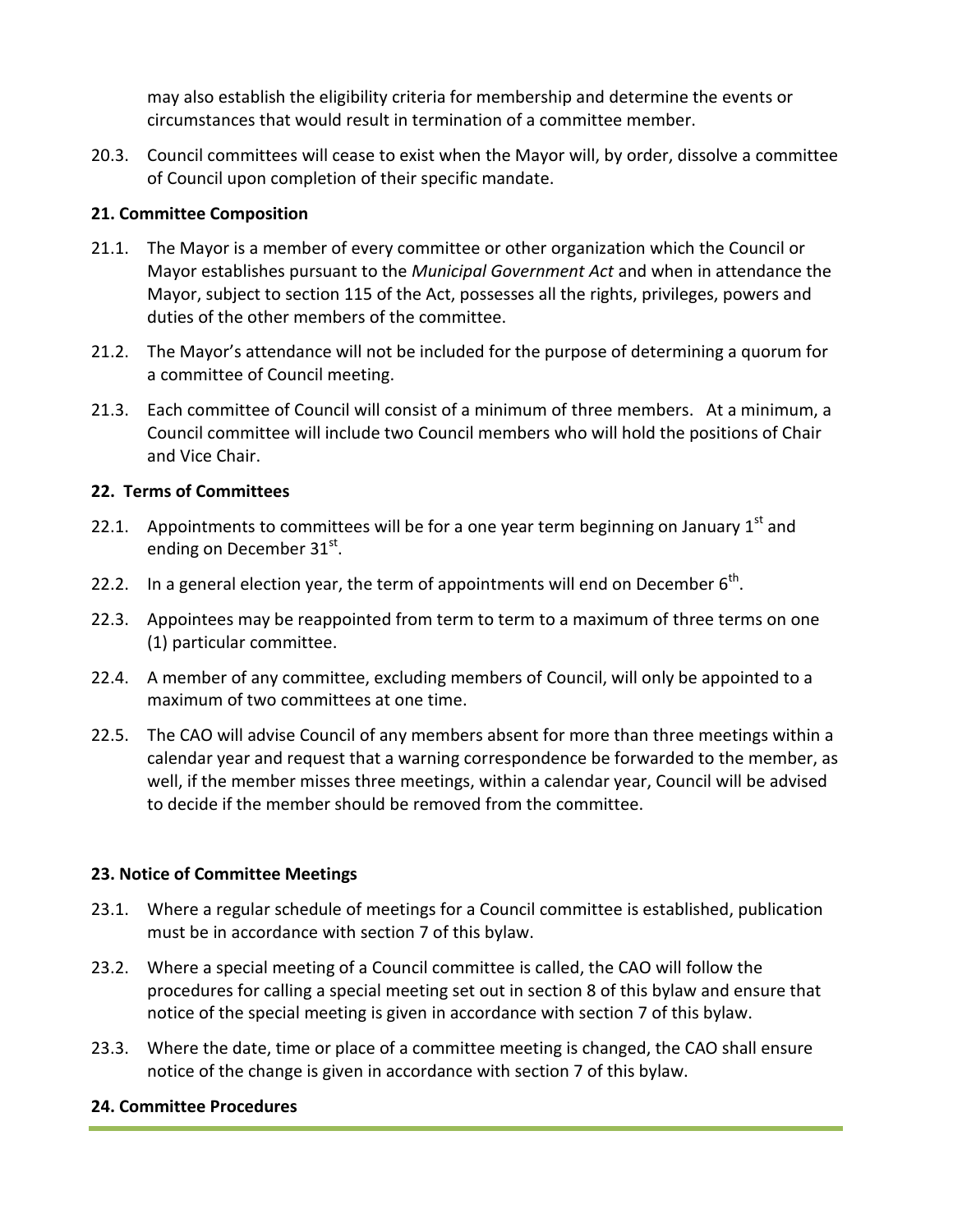- 24.1. Each Council committee will meet as soon as possible after it has been appointed and where a Chair has not been appointed by Council, members of that committee will select a Chair and Vice-Chair, and if required, decide the day and time for holding its regular meetings.
- 24.2. The Chair will preside at every meeting, participate in the debate and shall vote on all motions.
- 24.3. In the absence of the Chair, the vice-chair will preside, and in the absence of both the Chair and the Vice-Chair, one (1) of the other members of the committee will be elected to preside and will discharge the duties of the chair during the meeting or until the arrival of the Chair or Vice-Chair.
- 24.4. The business intended to be addressed at committee meetings will be stated in the meeting agenda.
- 24.5. An act or proceeding of a committee is not effective unless it is authorized or adopted by a resolution at a duly constituted public meeting of Council.
- 24.6. Everyone has the right to be present at committee meetings that are conducted in public unless the chair expels a person for improper conduct.
- 24.7. If a quorum is not present within twenty (20) minutes after the time fixed for a committee meeting, the Chair or CAO shall record the names of the members present and the meeting shall stand adjourned until the next meeting.
- 24.8. Only members of the committee may participate in, debate or ask questions at a standing committee or ad hoc committee meeting except in accordance with section 28 of this bylaw.
- 24.9. An act or proceeding of a committee is not effective unless it is approved and adopted by a resolution at a duly constituted public meeting of Council.

#### **25. Delegations to committee**

- 25.1. Delegations wishing to appear before Council or a Committee of Council to present information will advise the CAO or his/her designate of their intention to do so not later than 3 days prior to the meeting.
- 25.2. Delegations will be limited to a maximum presentation time of 15 minutes, unless Council agrees to a waiver of this time restriction by the unanimous consent of all Council members present/a majority of all Council members present, and each delegate may speak only once.

# **26. Request for Decision from Council**

26.1. Any delegation wishing to appear before Council or a Committee of Council to make a request for action, support, resources or other will advise the CAO or his/her designate of their intention to make a request, in writing, using the prescribed form no later than 3 days prior to the meeting.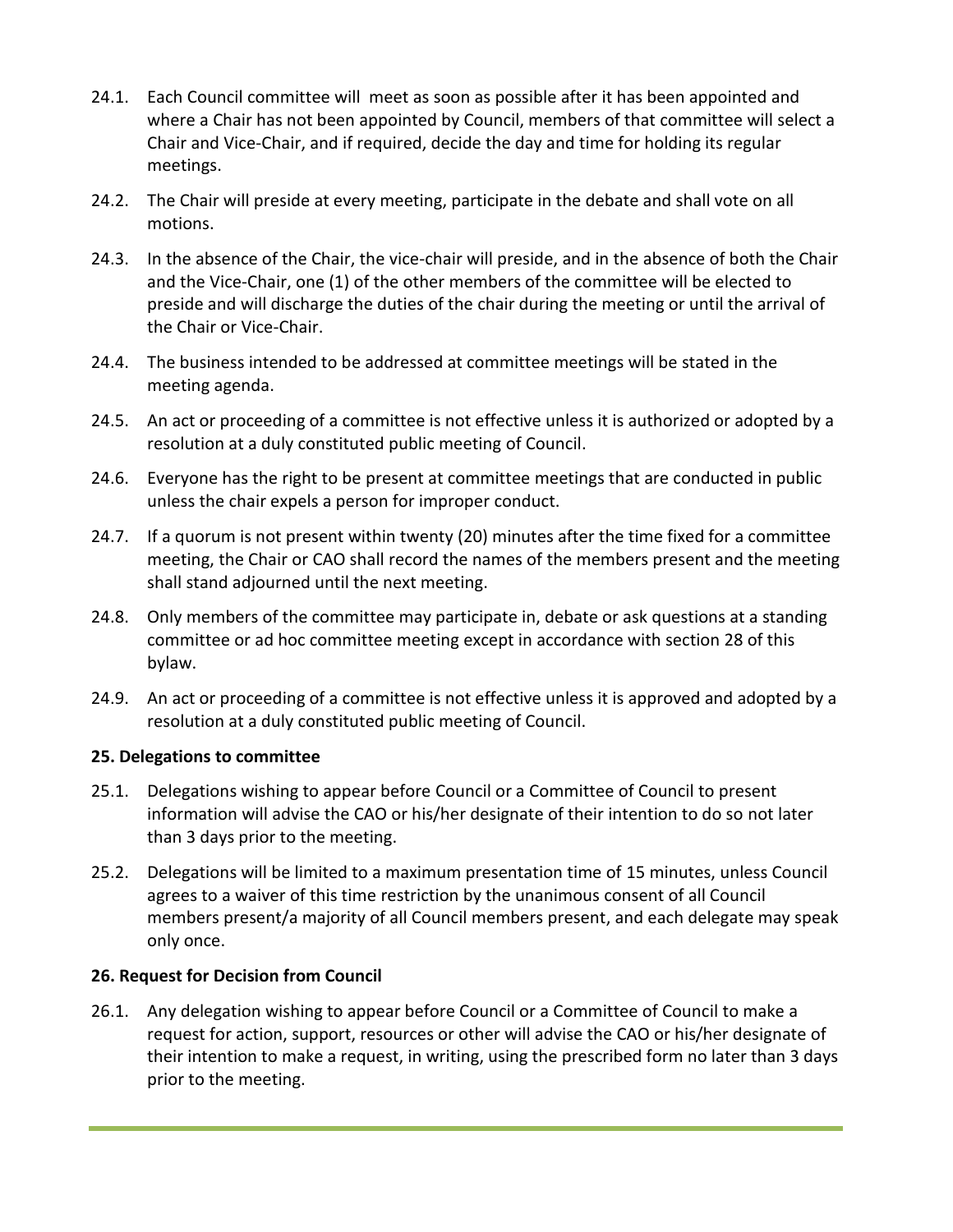#### **PART V – BYLAWS**

#### **27. Bylaw Procedures**

- 27.1. Council may make, amend or repeal a bylaw in accordance with the procedures established in Part 5, Division 2 of the Municipal Government Act.
- 27.2. A bylaw is only validly made by Council if it is read and formally approved by a majority of the Council members present and voting takes place on two occasions at meetings of the Council that are held on different days.
- 27.3. A bylaw may be approved and adopted by Council by resolution after being read a second time.
- 27.4. Pursuant to section 125 of the Act, if copies of the proposed bylaw have been made available to the public at a Council meeting or prior to the meeting in which the proposed bylaw is to be read, the reading may consist of the recitation of the bylaw name and number and a brief description of its effect. Where copies of the proposed bylaw have not been made available to the public at or prior to the meeting, the entire proposed bylaw will be read word by word.
- 27.5. A bylaw adopted by Council must be printed, signed by the Mayor and the CAO, and sealed with the corporate seal of the Town of Alberton.
- 27.6. Council may, in accordance with subsection 125(3) of the Act, amend a proposed bylaw after its first reading. If it is amended, the amendment will be read word by word at the meeting even if copies of the bylaw with the proposed amendment are made available to the public.
- 27.7. Pursuant to section 127 of the Act, the first and second readings of a proposed bylaw are rendered null if the bylaw is not passed within two years from the date of first reading.
- 27.8. A bylaw established by Council will come into force at the time it is passed unless otherwise provided for in the Act or in the bylaw. If the Act or another Act requires a bylaw to be approved by the Minister, the bylaw will not come into force until the approval of the Minister is given.
- 27.9. The CAO shall ensure that a copy of every bylaw passed is filed with the Minister within 21 days of adoption or as required by provincial statute. The copy will be certified by the CAO as being "a true copy of the original seen by me" on the document, and shall be signed, dated, and printed with the CAO's name under their signature, as well as their occupation, address and telephone number.
- 27.10. Council will make copies of all bylaws available for inspection by any person, in accordance with section 128 of the Act. Council will provide any person with a copy of any bylaw for the fee set out at .25 per page.
- 27.11. Planning bylaws undertaken under the authority of the *Planning Act* shall be made in accordance with section 19 of that act.

#### **28. Repeal of Existing Bylaw**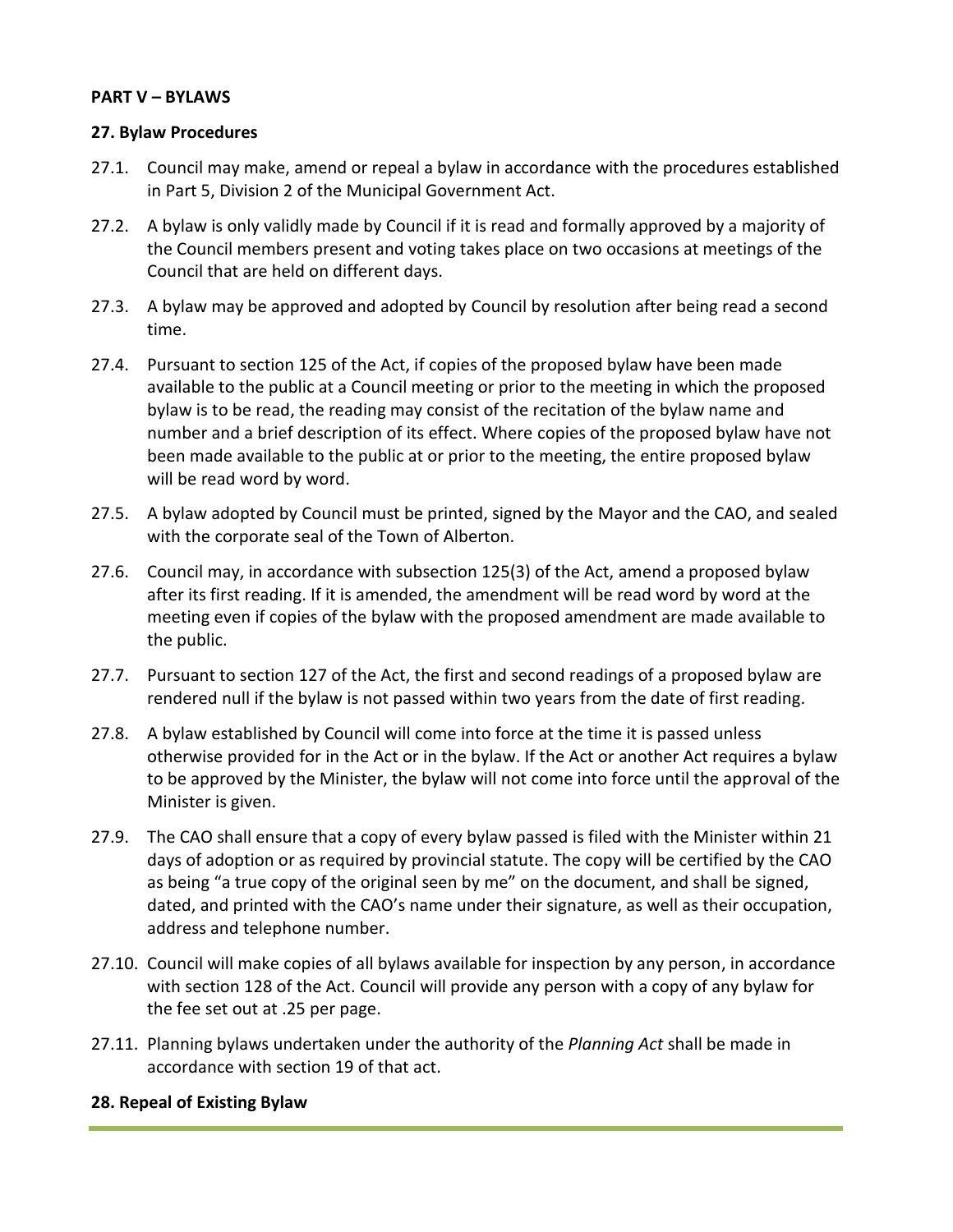28.1. On adoption, this bylaw replaces Bylaw #219-9-2018.

## **29. Effective Date**

- 29.1. This Procedural Bylaw, Bylaw# 219-10-2019, shall be effective on the date of approval and adoption below.
- 29.2. First Reading:

This Procedural Bylaw, Bylaw# 219-10-2019, was read a first time at the Council meeting held on the  $11<sup>th</sup>$  day of February, 2019.

This Procedural Bylaw, Bylaw# 219-10-2019, was approved by a majority of Council members present at the Council meeting held on the 11<sup>th</sup> day of February, 2019.

## **Second Reading:**

This Procedural Bylaw, Bylaw# 219-10-2019, was read a second time at the Council meeting held on the 11th day of March, 2019.

This Procedural Bylaw, Bylaw# 219-10-2019, was approved by a majority of Council members present at the Council meeting held on the  $11<sup>th</sup>$  day of March, 2019.

## **Approval and Adoption by Council:**

This Procedural Bylaw, Bylaw# 219-10-2019, was adopted by a majority of Council members present at the Council meeting held on the  $11<sup>th</sup>$  day of March, 2019.

\_\_\_\_\_\_\_\_\_\_\_\_\_\_\_\_\_\_\_\_\_\_\_\_\_\_\_\_ \_\_\_\_\_\_\_\_\_\_\_\_\_\_\_\_\_\_\_\_\_\_\_\_\_\_\_\_\_\_\_\_

\_\_\_\_\_\_\_\_\_\_\_\_\_\_\_\_\_\_\_\_\_\_\_\_\_\_\_\_ \_\_\_\_\_\_\_\_\_\_\_\_\_\_\_\_\_\_\_\_\_\_\_\_\_\_\_\_

## **Signatures**

**Mayor** (signature sealed) **Chief Administrative Officer** (signature sealed)

This Procedural Bylaw, Bylaw# 219-10-2019 adopted by the Council of the Town of Alberton on March 11, 2019 is certified to be a true copy.

**Chief Administrative Officer Signature Chief Administrative Officer Signature**